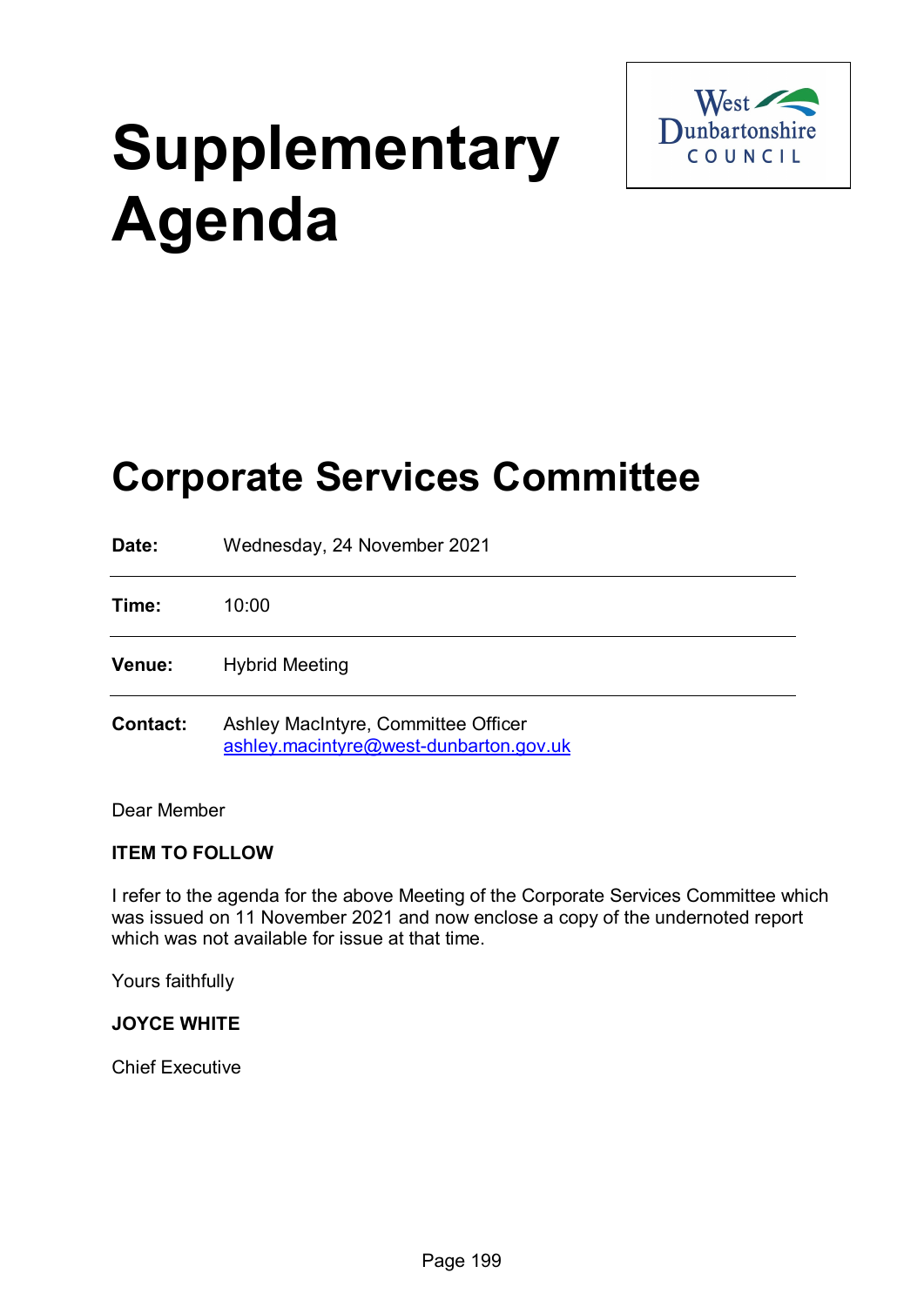#### **18 AGREEMENTS WITH WEST DUNBARTONSHIRE 201 - 206 LEISURE TRUST 2022-2027**

Submit report by the Chief Officer – Citizens, Culture and Facilities proposing the extension of the Council's existing partnership with West Dunbartonshire Leisure Trust for the delivery of leisure services for a five-year period.

#### Distribution:-

Councillor Ian Dickson (Chair) Councillor Jim Brown Councillor Karen Conaghan Councillor Jim Finn Councillor Diane Docherty Councillor Daniel Lennie Councillor David McBride Councillor Jonathan McColl Councillor Iain McLaren (Vice Chair) Councillor John Mooney Councillor Lawrence O'Neill Councillor Martin Rooney

Chief Executive Chief Officers

Date of issue: 18 November 2021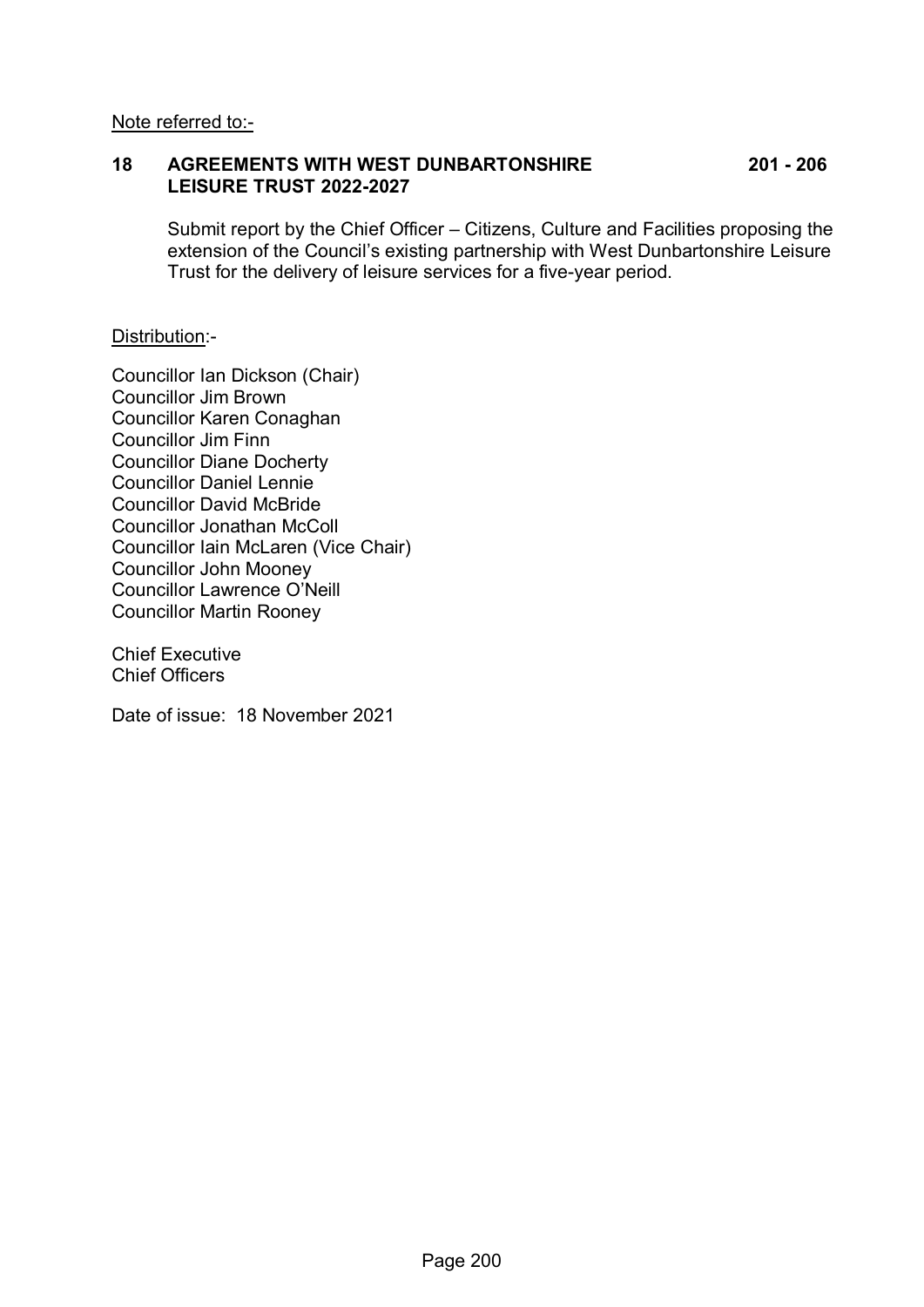### **WEST DUNBARTONSHIRE COUNCIL**

#### **Report by Chief Officer for Citizen, Culture, and Facilities**

#### **Corporate Services Committee: 24 November 2021 \_\_\_\_\_\_\_\_\_\_\_\_\_\_\_\_\_\_\_\_\_\_\_\_\_\_\_\_\_\_\_\_\_\_\_\_\_\_\_\_\_\_\_\_\_\_\_\_\_\_\_\_\_\_\_\_\_\_\_\_\_\_\_\_\_\_\_**

#### **Subject: Agreements with West Dunbartonshire Leisure Trust 2022-2027**

#### **1. Purpose**

**1.1** The purpose of this report is to propose the extension of the Council's existing partnership with West Dunbartonshire Leisure Trust for the delivery of leisure services for a five-year period.

#### **2. Recommendations**

- **2.1** It is recommended that Committee:
	- note the contents of the report; and
	- agrees that officers can conclude the extension of the Services Agreement, Support Services Agreement, Licence to Occupy and Lease Agreement for the period 2022-2027 to West Dunbartonshire Leisure Trust.

#### **3. Background**

- **3.1** West Dunbartonshire Leisure Trust (the Trust) is a company limited by guarantee with charitable status. In addition to being regulated by the Companies Act (2006), the company is also subject to the charities regulator in Scotland, OSCR (Office of the Scottish Charity Regulator).
- **3.2** West Dunbartonshire Leisure Trust was incorporated as a company in December 2011 and started trading on 5th April 2012.
- **3.3** There are nine directors of the company who additionally serve as charity trustees comprising of three (3) West Dunbartonshire Councillors (Partner Directors), an Employee Representative Director and five (5) Independent \directors. The board of Directors (who are also Trustees of West Dunbartonshire Leisure Trust) has control of the company subject to providing and operating the services in accordance with the Services Agreement reached with West Dunbartonshire Council. The Board also provides strategic direction to the General Manager and his Management Team.
- **3.4** West Dunbartonshire Leisure Trust is currently responsible for the strategic and operational management of West Dunbartonshire Council's Sport and Leisure Facilities, Community Facilities, Sports Development, Active Schools, for operation of Outdoor Recreation facilities, and for event delivery on behalf of the Council.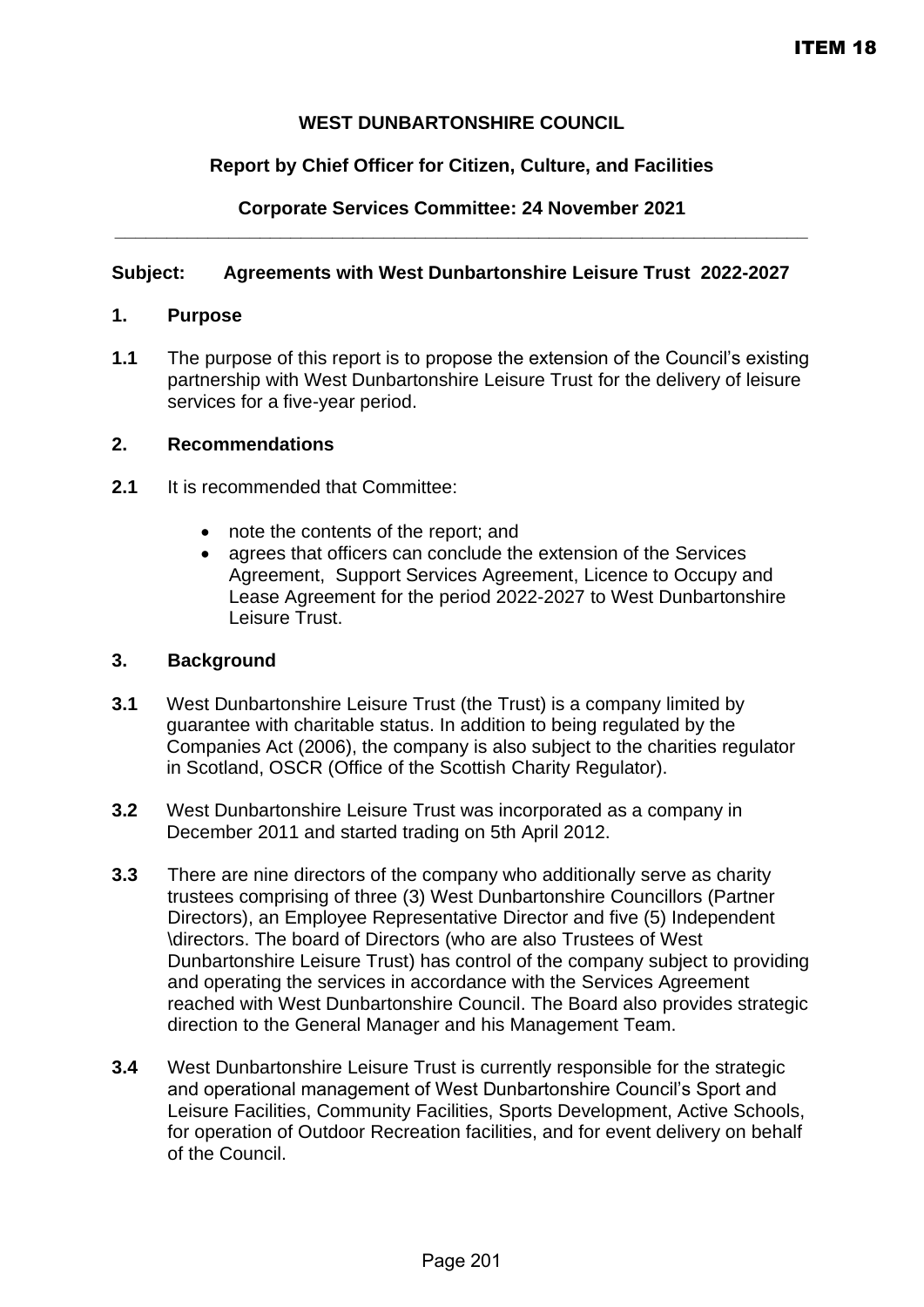- **3.5** In order to ensure that the Council meets its obligations to provide adequate provision of facilities for the residents of the area for recreational, sporting, cultural and social activities in terms of Section 14 of the Local Government and Planning (Scotland) Act 1982, there is a Services Agreement in place between the Council and the Leisure Trust. The Trust is paid a management fee for delivery of the services through an annual funding commitment.
- **3.6** The Services Agreement states that the Leisure Trust should bring a draft Business Plan forward in advance of every financial year that illustrates the resources which the Trust intends to use to deliver its services. It should also include information on the expected expenditure required to provide those services, and the amount of funding required from the Council in the form of the management fee. This plan will also set the performance indicator targets that will be used to measure Trust performance in the coming financial year.
- **3.7** In addition the Council and the Trust has a Support Services Agreement that outlines the assistance Council services such as HR, ICT, Finance, Payroll, Communications and Assets will provide to the Trust to ensure its successful delivery of services.
- **3.8** The existing Services Agreement and Support Services Agreement require to be renewed, and officers would seek to do this on a five-year period – mirroring the previous duration.
- **3.9** This report is presented to Committee by the Chief Officer for Citizen, Culture, and Facilities (CCF) who is the senior officer responsible for monitoring the Trust activity on behalf of the Council.

#### **4. Main Issues**

- **4.1** Officers from across the Council and the Trust have been in discussions regarding these agreements for a number of months to reach an updated and finalised position. Legal representatives on behalf of both parties have been significantly involved to ensure appropriate arrangements are in place.
- **4.2** The Trust has delivered a well received service to the Council since 2012. The original services which transferred across to the Trust had recorded a 28% increase in usage prior to the COVID pandemic, and Outdoor Recreation services had delivered a 19% increase in usage in the three years since it's transfer again up to the COVID pandemic. Furthermore the Trust has demonstrated a good ongoing financial management of the services and has overseen a reduction in the management fee per user visit from £4.30 in 2012/13 to £2.49 in 2019/20, as illustrated in the table below:

| Financial<br>Year | Management Fee | <b>Total Visits</b> | Cost/Visit |
|-------------------|----------------|---------------------|------------|
| 2012/13           | £3,970,000     | 953,140             | £4.17      |
| 2019/20           | £3,873,790     | 1,554,502           | £2.49      |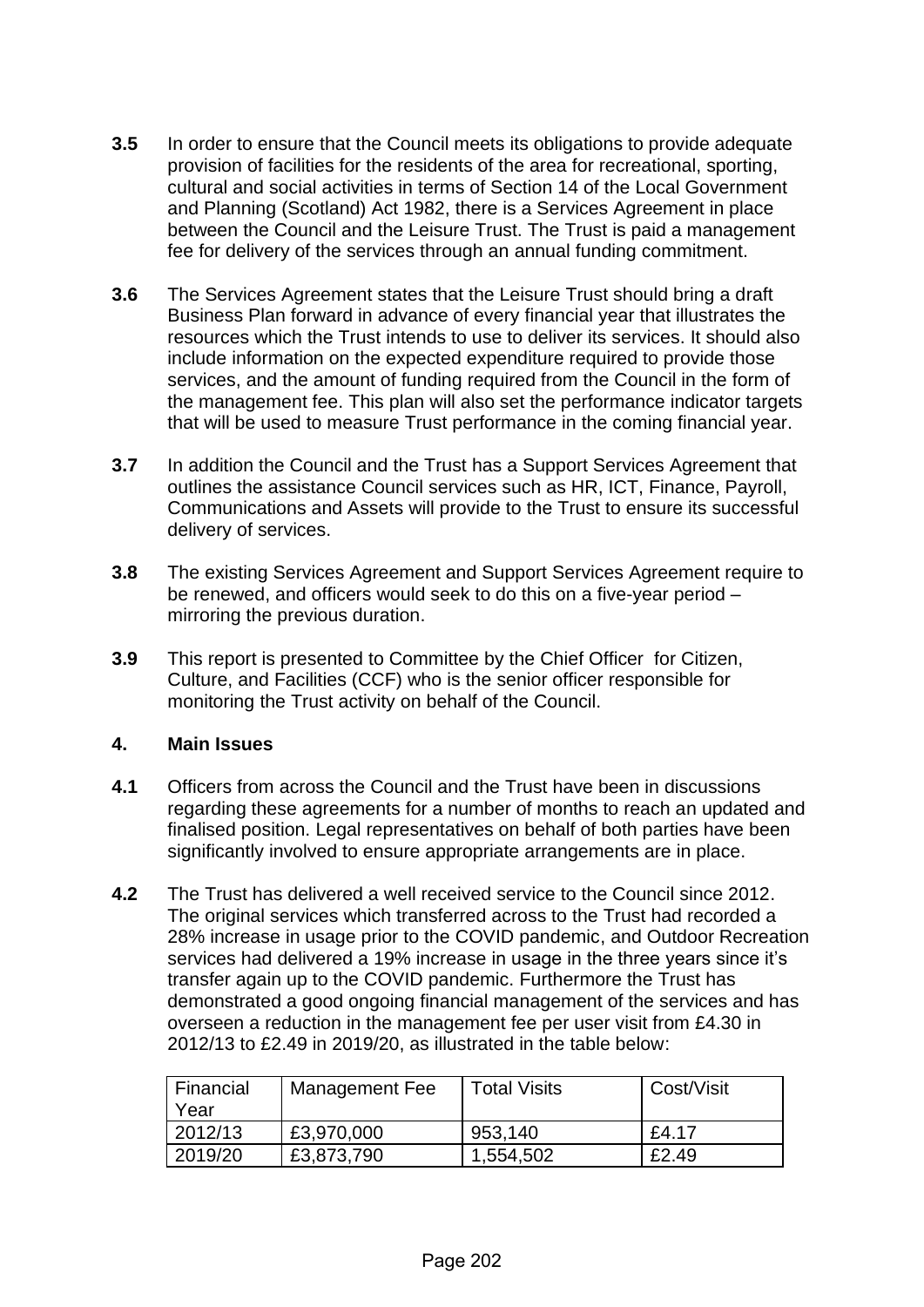The above illustrates that the WDLT has significantly increased user visits over the period whilst seeing a reduction in the management fee from the Council. Based on this strong performance in increasing usage of the service and financial management, it is recommended that Committee agrees to continue the partnership between the Council and the Trust for a further five year period.

- **4.3** Amongst other commitments, the 2022-27 Services Agreement ensures that the Trust agrees to provide leisure services in an efficient, effective and safe manner to the reasonable satisfaction of the Council and in accordance with Performance Standards and any policies and guidance related to the Services issued by the Council. As mentioned at 3.6 the actual detail on these will be provided on an annual basis in the Business Plan presented to Committee.
- **4.4** The Trust will provide its services in such a manner that will promote and enhance the image and reputation of the Council and West Dunbartonshire in respect of cultural, leisure, recreational and sporting activities.
- **4.5** The Trust will provide an Annual Report detailing its performance in the previous financial year prior to the commencement of the subsequent financial year. The Council and the Trust will also agree applicable service standards on an annual basis as part of the Business Plan process.
- **4.6** The Business Plan will be prepared by the Trust for each forthcoming Financial Year, and be approved by the Council typically in February. This Plan will identify the funding commitment for that Financial Year and what services will be delivered in return.
- **4.7** The Council and the Trust acknowledge that the Trust's Management Fee is part of the Council's annual revenue budget. If the Council's level of Scottish Government funding reduces and/or cost of provision of Council services increase, then the Trust may require to consider efficiencies that will assist through a reduced management fee. These would be developed as part of the annual Trust Business Plan. If those savings required an amendment to the terms of the Services Agreement then the proposals would come before Committee or Council for approval. Where they are matters delegated to the Trust and do not effect the level of service agreed between the Trust and Council they will go to the Trust Board for decision.
- **4.8** Termination from this Service Agreement will be possible before 2027 if the Trust fails to observe or perform any of its material obligations under the Agreement and such failure is not capable of being remedied. In general this would relate to the successful delivery of the strategic and operational management of West Dunbartonshire Council's Sport and Leisure Facilities, Community Facilities, Sports Development, Active Schools, the operation of Outdoor Recreation facilities and for event delivery on behalf of the Council. Monitoring of this would be undertaken by the relevant Chief Officer on a monthly basis, and by Committee when reviewing the Trust Annual Report. In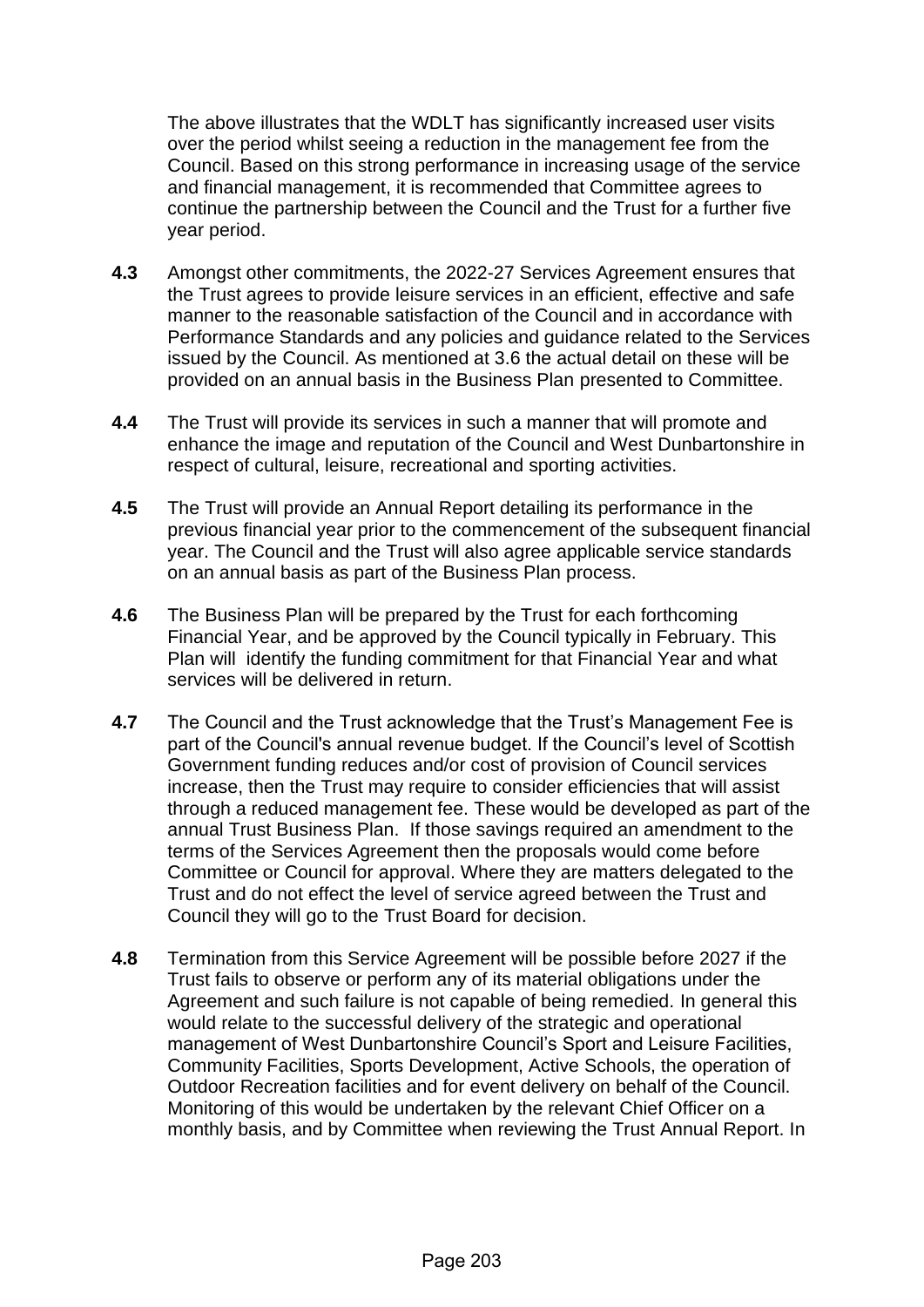addition the Trust may terminate this agreement in accordance by giving not less than twelve months prior written notice to the Council.

- **4.9** The Support Services Agreement provides a framework for the provision of support services by the Council to the Trust. The Council commits to performing these services to a standard reasonably to be expected of an organisation with experience in providing services of a similar type. It also ensures that the performance of the services remains at satisfactory levels and is measured on an ongoing basis by key performance indicators.
- **4.10** Complementing the Services Agreement the Council also provides the Trust with a Licence to Occupy and Lease Agreement for the facilities that they manage on behalf of the Council. Should Committee agree to the further extension of the partnership between the Council and the Trust then the Licence to Occupy and Lease Agreement will be extended by a further five years.
- **4.11** Should Committee agree the recommendations of this report then officers will conclude the signing of the new Agreements and commit the Council and the Trust to an ongoing partnership lasting a further five years. This would be reviewed by officers and the Trust in 2025/26 ahead of any further extension of the partnership.

#### **5. People Implications**

**5.1** Should the recommendations not be agreed the current commercial arrangements will end. This would ultimately result in a transfer of employees of the Trust back to the Council under the Transfer of Undertakings (Protection of Employment) Regulations 2006 ( as amended) ( known as a "TUPE" transfer).

#### **6. Financial and Procurement Implications**

- **6.1** There are no direct financial implications linked to the recommendations of this report. The Council will consider future funding support to the Trust on an annual basis aligned to the Council's budgeting processes, and as part of the annual update of the Trust's Business Plan to Committee.
- **6.2** Should the recommendations not be agreed the current commercial arrangements will end. This would ultimately result in a transfer of services back to the Council. Given the Trust benefits from a range of exemptions such as business rates relief then there would be a significant additional cost to the Council which would either need to be funded from savings and additional income from within the leisure services, or from other means available to the Council.
- **6.3** Under the principle of what was known as the " Teckal Doctrine", the Service Agreements are exempt as an "in-house"provision and therefore the Procurement Legislation does not apply. This is backed up by the Council's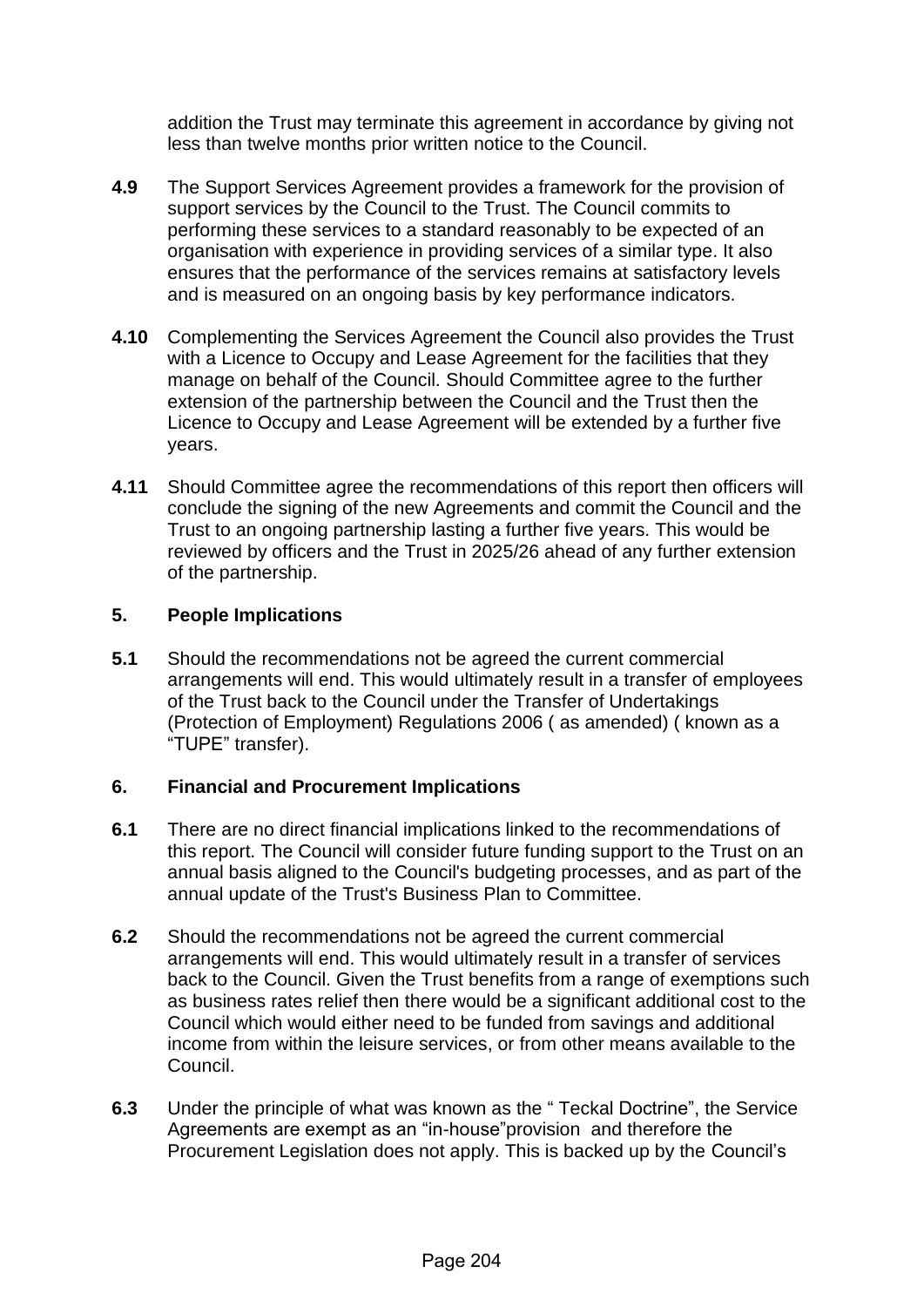Procurement Financial Regulations and the Standing Orders both having provisions where Contracts that are exempt from the legislation, are also exempt from the Council's procurement and tendering requirements.

## **7. Risk Analysis**

- **7.1** There is a risk that if these agreements are not extended for a further period of time, then there is no agreement in place and the relationship with the Trust could end and services revert back to the Council. This would have financial implications for the Council in relation to Non-Domestic Rates and possibly other financial benefits of having a Leisure Trust in place.
- **7.2** There is a risk that External Auditors for the Trust may have concerns about the ongoing sustainability of the Trust if it does not have a Services, Support Services Agreement, Licence to Occupy and Lease Agreement in place with the Council.
- **7.3** There is a risk that failure to agree a new Services Agreement and Support Services Agreement could create uncertainty amongst the Trust employees over their long-term future – and ultimately lead to the transfer of employees of the Trust back to the Council under the Transfer of Undertakings (Protection of Employment) Regulations 2006 ( as amended) ( known as a "TUPE" transfer).

#### **8. Equalities Impact Assessment (EIA)**

**8.1** An Equalities Impact Assessment (EIA) screening was undertaken on the recommendations outlined in this report. This found that there was no requirement for an EIA as the basis of the Agreement was an extension of existing arrangements.

#### **9. Consultation**

**9.1** Consultation on this report has taken place with West Dunbartonshire Leisure Trust management, Finance, Procurement, and Legal.

#### **10. Strategic Assessment**

- **10.1** This report supports the following Strategic Plan objectives:
	- Efficient and effective frontline services that improve the everyday lives of residents

#### **Malcolm Bennie**

Chief Officer – Citizen, Culture, and Facilities Date: 12 November 2021